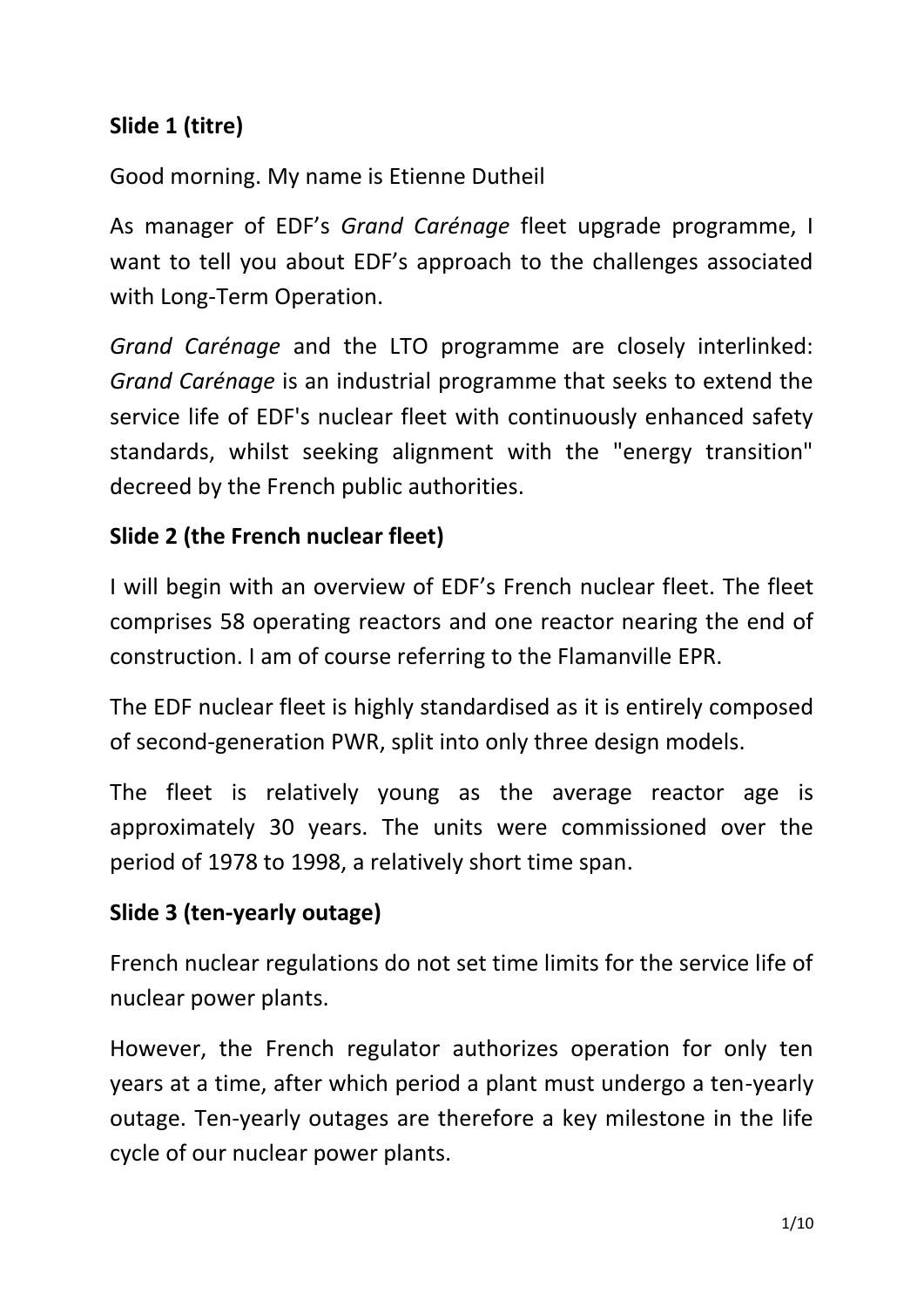The double purpose of this outage is to verify plant compliance with applicable standards, and to implement nuclear safety improvements. In order to achieve these goals, a ten-yearly outage comprises two main types of activity: a complete inspection of the plant and a periodic safety review.

## **Slide 4 (Complete plant inspection)**

The complete inspection comprises a very large number of tests including a hydrostatic testing of the primary circuit. This test is performed in the presence of the regulatory authority's inspectors, who approve the results. The complete requalification process also comprises numerous non-destructive tests. This photo shows an inservice inspection machine inside the reactor vessel at Saint Laurent B1 during its third ten-yearly outage in 2014. This machine is a robot that performs non-destructive tests on the reactor vessel's metal parts and welds.

The scope of a complete inspection also includes a containment leakrate test where containment pressure is taken up to 3 bars in order to verify containment leak-tightness.

### **Retour slide 3 (Ten-yearly outage)**

The second purpose of a ten-yearly outage is an in-depth periodic safety review that starts around ten years before the actual tenyearly outage.

With these periodic safety reviews, we want to ensure that the plant is capable of operating safely for another decade until the next tenyearly outage, as well as to raise its level of safety by implementing modifications to improve the design.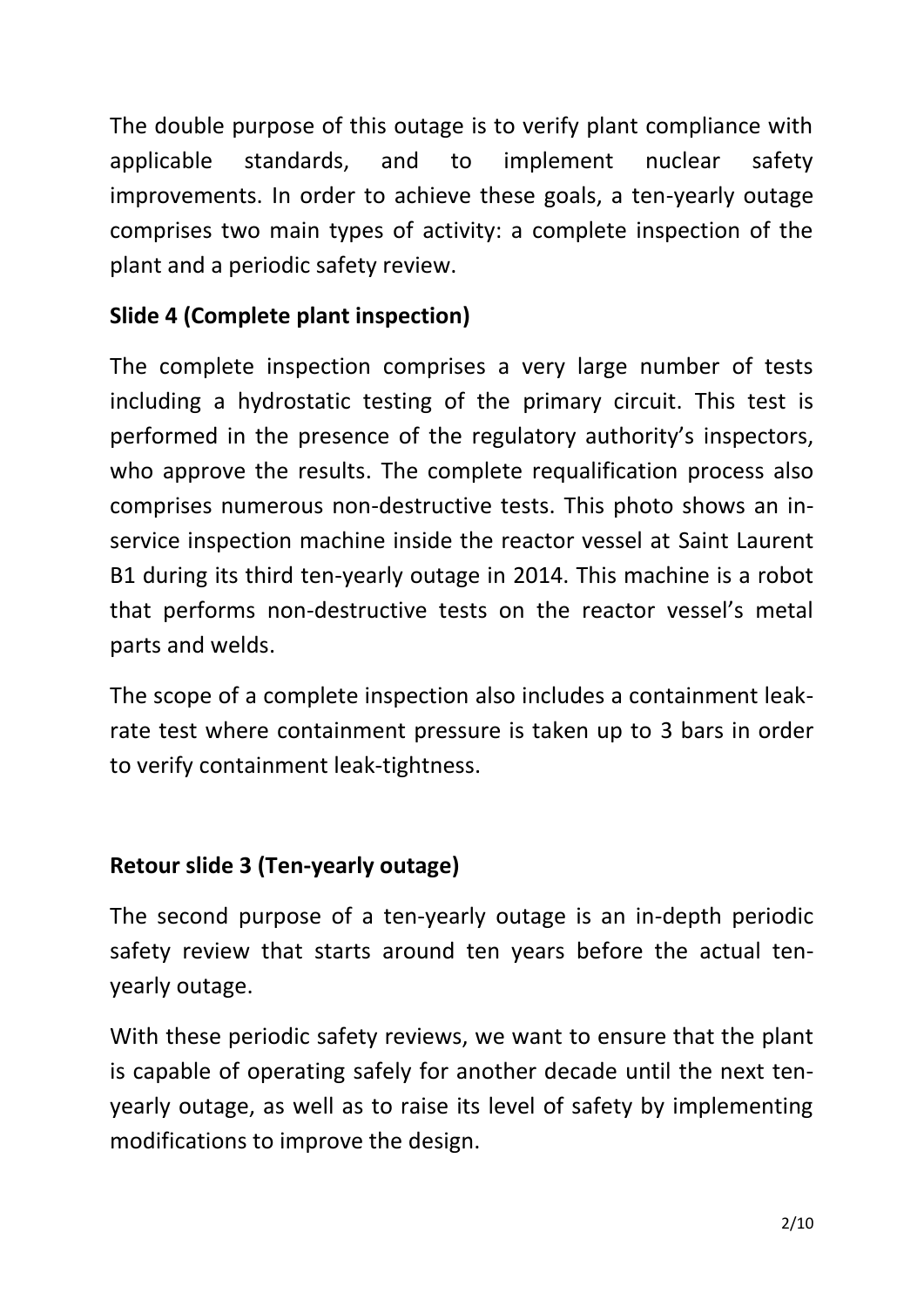All activities included in the periodic safety review are proposed by EDF and must be approved by the French nuclear regulator. Once the regulator has approved the content of a periodic safety review for a given reactor series, the activities are carried out on each reactor.

The periodic safety review itself includes two aspects which are a compliance review and a safety review.

The purpose of compliance review is to check that the reactor completely fulfils the requirements that are applicable at the time of the ten-yearly outage, and that it will uphold this capacity over the next 10 years.

To do this, EDF uses routine test results, supplemented with additional checks carried out during the compliance review, especially on parts of the plant not covered by systematic maintenance programmes.

For plants more than 30 years old, compliance review is supplemented by the ageing management process. This process set up by EDF is linked to the AIEA baseline.

It is based on research and development actions whose purpose is to identify the ageing mechanisms likely to affect the equipment. The goal is to check that these mechanisms are properly factored into the maintenance programs. If this is not the case, the programs shall be adapted, or the equipment shall be modified or replaced.

#### **Slide 5 Ageing management**

Two components are especially sensitive according to this approach: the reactor vessel and the containment dome, since they cannot be replaced. EDF has initiated extensive R & D actions in this field, which are illustrated there with photos of the "Vercors" mock-up, installed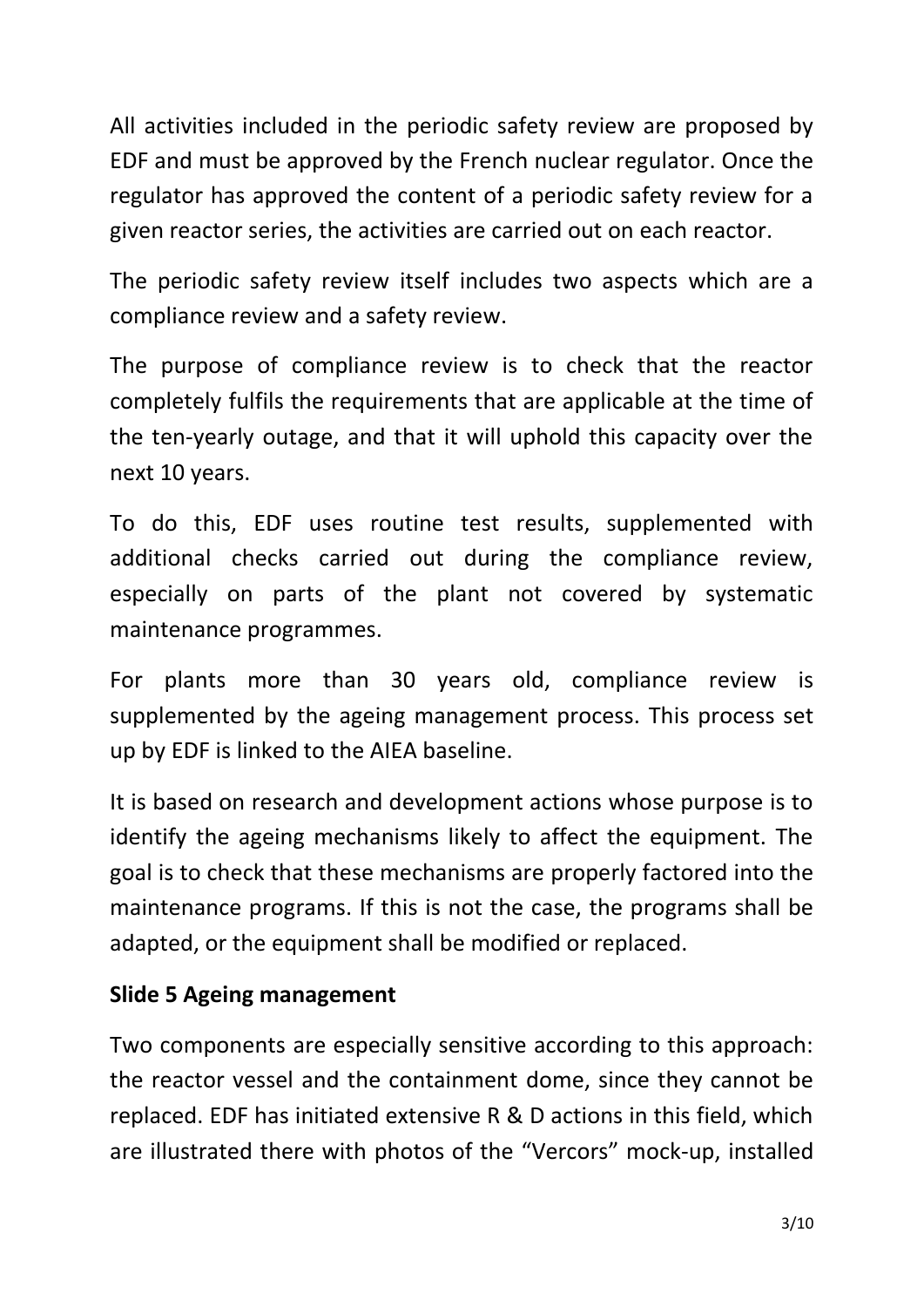on an EDF R&D site in the Paris area. This is a 1/3 scale model of a containment vessel , which undergoes an accelerated ageing programme for us to be able to understand the future behaviour of nuclear power plant containments and deduce the appropriate measures to guarantee sustained performance.

Concerning reactor vessels, during the fourth ten-yearly outages on the 900 MWe units EDF is planning to introduce Hafnium control rods so as to reduce neutron flux to the reactor vessels, which slows the ageing process.

For the plants that are going to pass the 40-year mark, the ageing management process also includes qualification upkeep. Some pieces of equipment that are required in the event case of an accident are qualified to guarantee operability in specific conditions. Such equipments were qualified for 40 years at the time of plant construction. There is no actual physical limit, but a design hypothesis for lifetime had to be selected for initial qualification.

In order to exceed this length of time, new testing is needed to ensure the equipment is qualified for another 10 or 20 years. If qualification is not possible, the equipment should be replaced; sometimes new equipment needs to be qualified. In certain cases, replacement is directly chosen, for example, in case of foreseen equipment obsolescence.

For the fourth ten-yearly outage at the 900 MWe units, a sample of 600 items of equipment is currently undergoing qualification testing. At the same time, without waiting for the test results, the list of equipment that needs to be replaced has been complied to securize the strategy.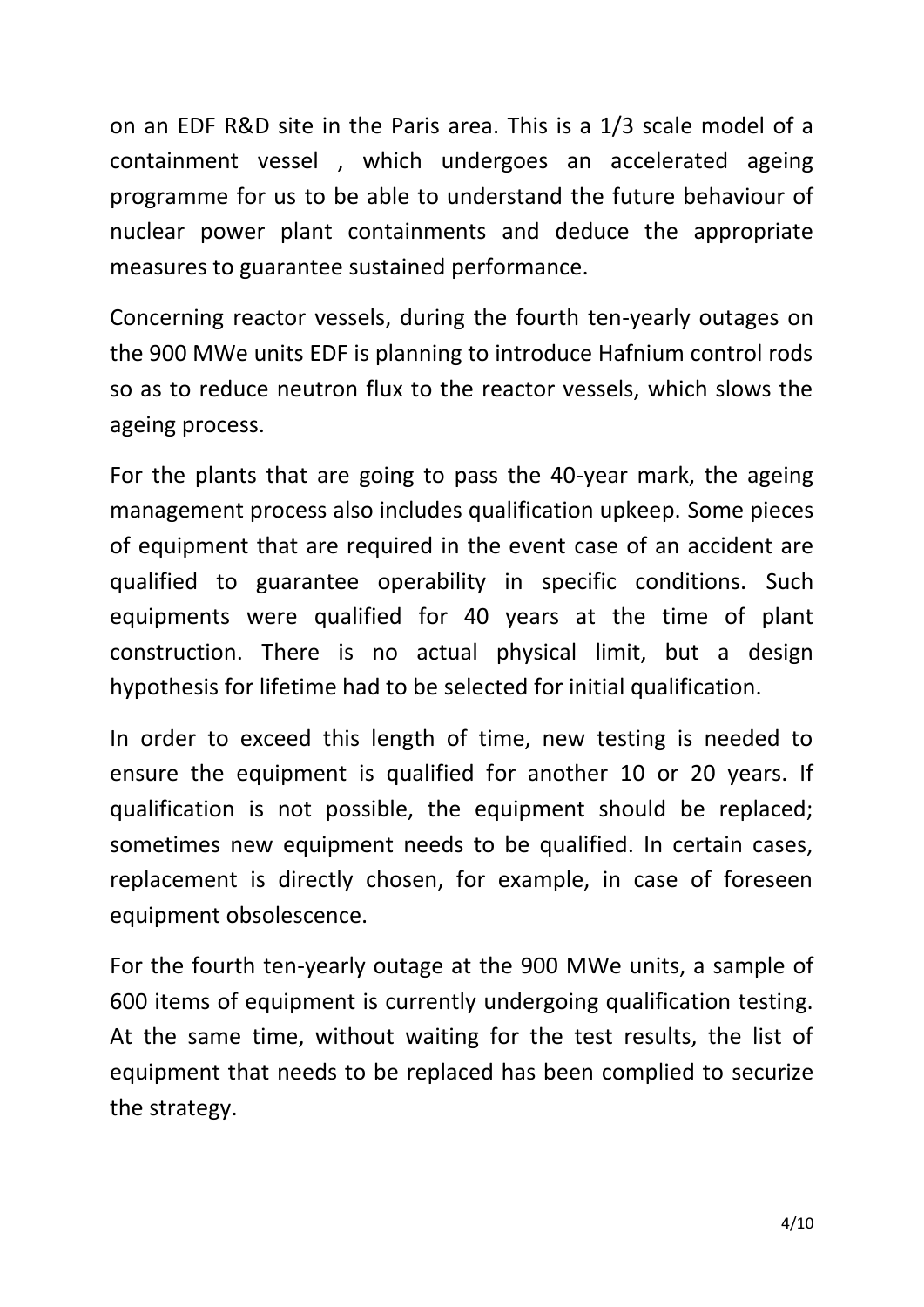### **Return to slide 3 (ten-yearly outage)**

The purpose of the periodic safety review is to improve plant safety level, by updating risk assessment, by integrating fleet and international OE, changes in knowledge and in rules applicable to the facility.

This review results in compiling of the modification programme to be applied as  $\vert$  from the ten-yearly outage.

# **Slide 6 (the safety aims corresponding to the 4th periodic safety review of the 900 MWe reactors)**

The 900 MWe NPPs in the EDF fleet are the first to hit the 40-year mark in France. The safety review conducted on these reactors therefore has highly specific aims, all the more so as it is being conducted after the Fukushima accident and in parallel with the start-up of the first French third generation reactor, the Flamanville EPR.

The Nuclear Safety Authority has therefore set a highly ambitious target for this safety review of the 900 MWe reactors, with safety goals similar to those for the third generation reactors.

In order to achieve these goals, 4 guidelines have been defined :

- 1. Minimise the radiological consequences of design basis accidents to avoid sheltering of the local population.
- 2. Prevent long-term contamination of the territories in the case of accident with core meltdown.
- 3. Enhanced consideration of external hazards (earthquakes, flooding, heat waves, tornadoes, etc.).
- 4. Enhance safety of the spent fuel storage buildings.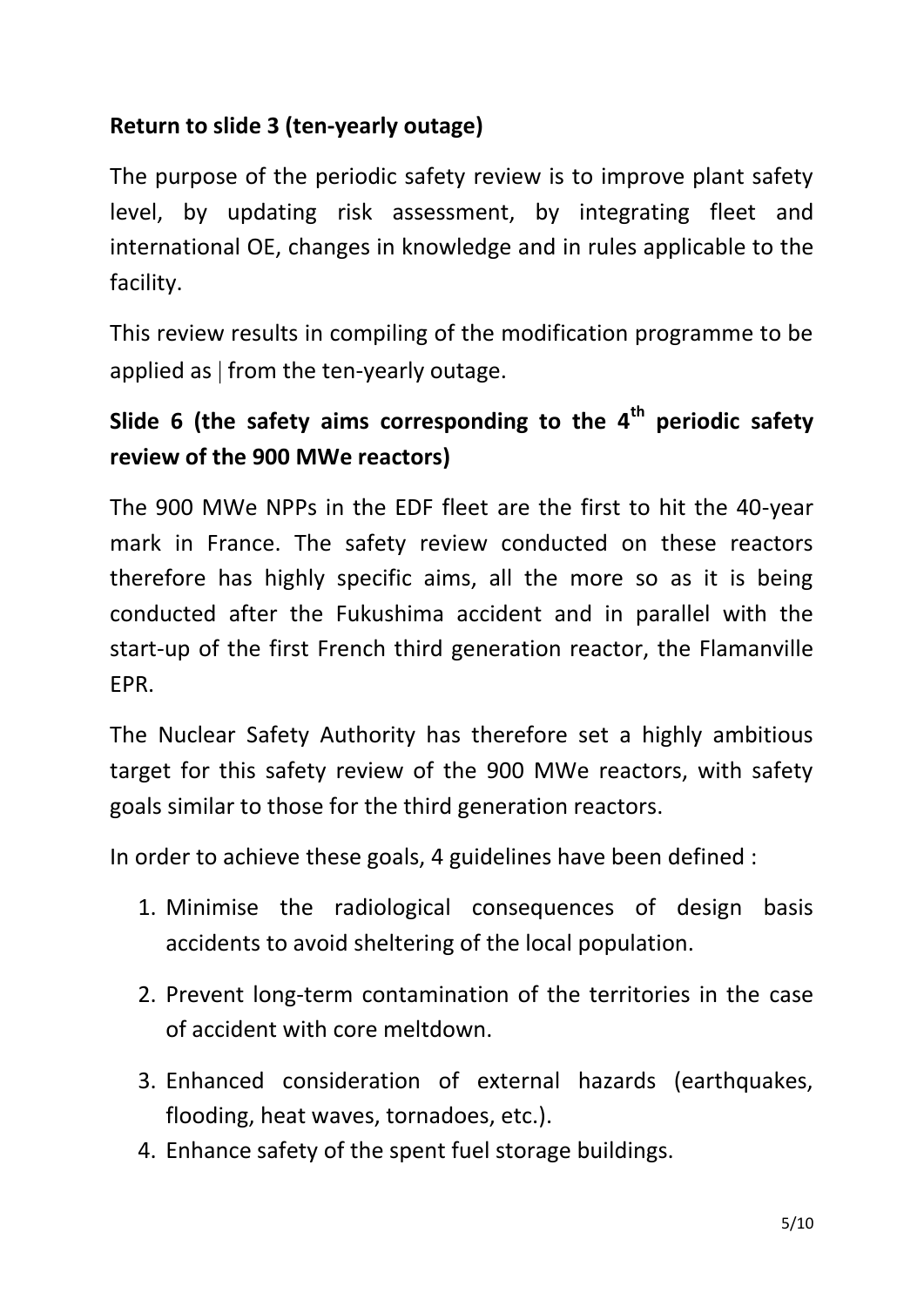The stipulations of the French regulator and these 4 guidelines are completely consistent with the European Council Directive 2014/87 /Euratom.

This fourth safety review covers the safety improvement actions that have been taken since the start of the 900 MWe units, with 3 tenyearly outages during which safety reviews have already been conducted, and the recent implementation of modifications stemming from Fukushima feedback. The starting point of the  $4<sup>th</sup>$ safety review is not that of the reactors as they were when they were commissioned 40 years ago, but plants on which extensive modifications have been implemented to improve safety.

# **Slide 7 (the main modifications implemented on the 900 MWe units during the 4th ten-yearly outages)**

In order to achieve these highly ambitious goals, an extremely high volume of activity is required. For example, the cost of the modifications implemented for the  $3<sup>rd</sup>$  periodic safety review of the EDF 900 MWe reactors was 30M€ per reactor, while for the  $4<sup>th</sup>$ periodic safety review it will be 225 M€ per reactor.

The main modifications include:

- 1. Addition of a long-term reactor cooling system preventing opening filtered containment venting system in the event of accident with core meltdown. This system is part of the "hard core plant", defined after the Fukushima accident in application of the requirements laid down by the French regulator. The photo shows the pump prototype for this system which is currently undergoing testing at a factory in France.
- 2. Installation of the hard core steam generator feed water system, designed to prevent severe accident.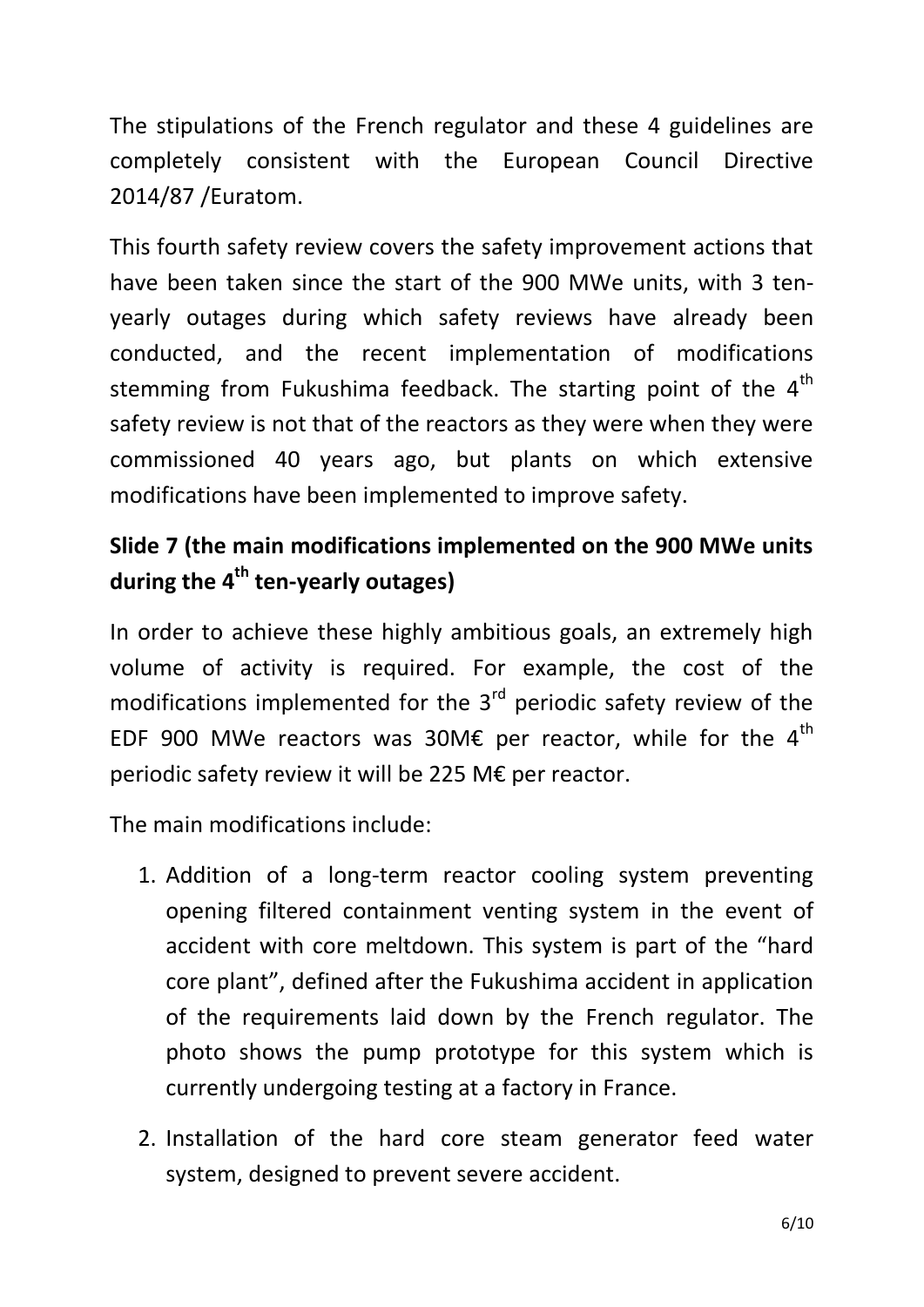- 3. Installation of the hard core spent fuel pool cooling system.
- 4. Reinforcement of basemat in case of the reactor vessel piercing after core meltdown
- 5. Renovation of the I & C system; which serves the double purpose of supporting the addition of new systems and facilitating ageing management.

#### **Slide 8 (major renovation industrial programme)**

To coordinate all these activities, EDF senior management has set up the major renovation programme "Grand Carénage". This programme includes 3 categories of activity totaling 22 projects:

- 1. One-off maintenance operations, mainly replacement and renovation of large components, such as the steam generators and transformers
- 2. Modifications, and especially those stemming from periodic safety reviews.
- 3. Sustaining qualification. These activities must be planned far in advance of the actual ten-yearly outages. They have already begun for the  $4<sup>th</sup>$  periodic safety review of the 1300 MWe reactors, whereas those reactors'  $3<sup>rd</sup>$  ten-yearly outages have just been started and the  $4<sup>th</sup>$  ten-yearly outages will only be started in 2026.

Part of these activities already existed before setting up of the major renovation programme. However, the current period tends to be busier than in the past, due to higher volumes of one-off maintenance, implementation of the activities stemming from Fukushima feedback or the fact that the current ten-yearly outages are denser than previous ones because of more extensive goals set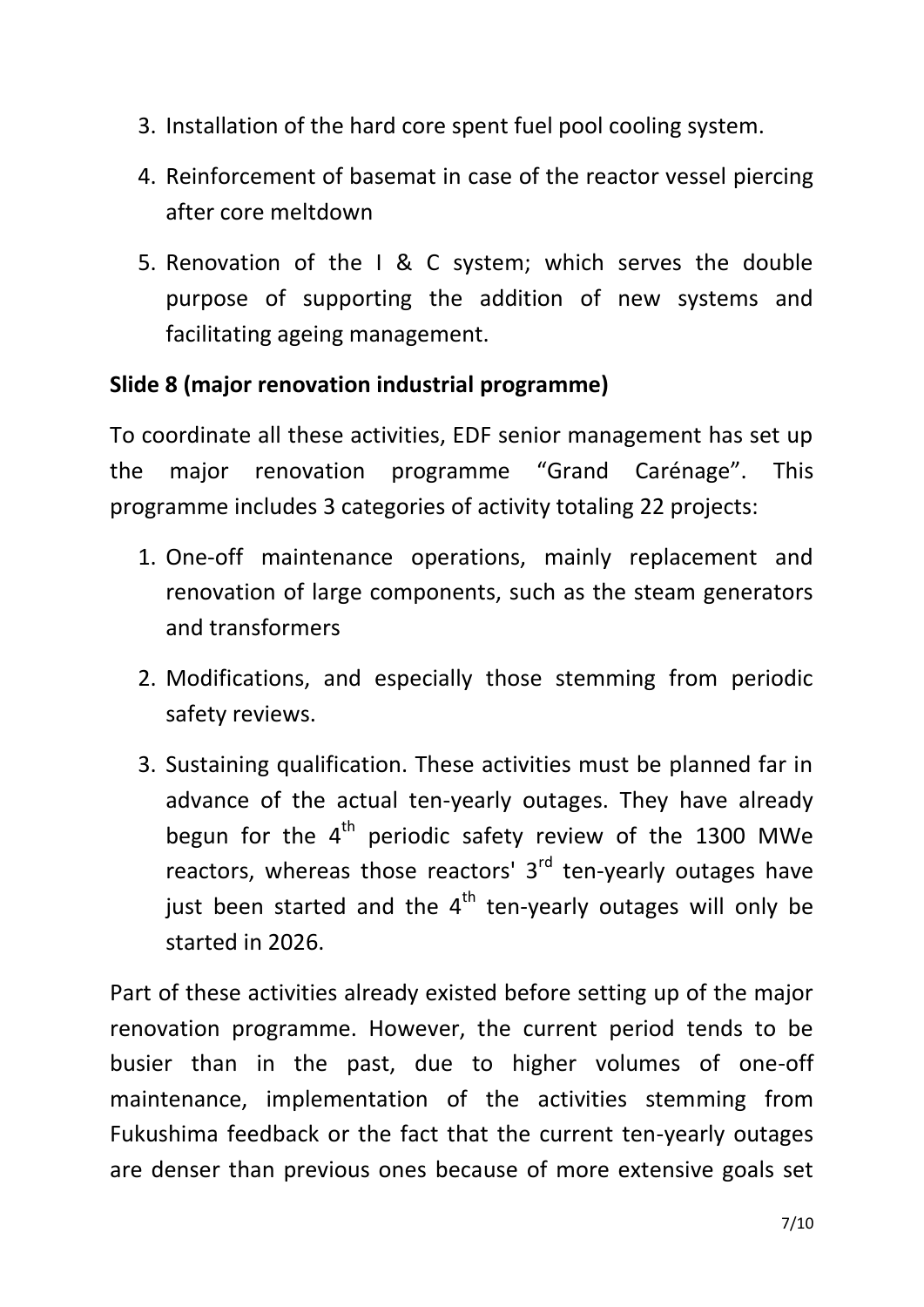by the Nuclear Safety Authority. All this leads to a 25% increase in the volume of activity compared to the normal investment scheme.

# **Slide 9 (main ongoing activities for the major renovation programme)**

In concrete terms, the main ongoing activities for the major renovation programme are as follows:

- The third ten yearly outages for the 900 MWe reactors are being finished off. There are only 4 left out of an original 34.
- The third ten-yearly outages for the 1300 MWe reactors have been started and 2 out of 20 have been completed. Another two will be finished by the end of this year. The main work here is extensive renovation of the I & C system.
- The modifications stemming from Fukushima feedback are currently implemented. This activity is very extensive with ongoing construction of 54 emergency diesel generators of 3 MWe at the same time and construction of additional feed water backup systems. This emergency diesel and feed water backup system are part of the "hard core plant" designed after the Fukushima accident.
- Preparation is under way for the  $4<sup>th</sup>$  ten-yearly outages for the 900 MWe reactors, with the first one scheduled for 2019, as well as for the second ten-yearly outage for the 1450 MWe reactors, with the first one of those also set for 2019.

These examples show that the major renovation portfolio is made up of projects that are at different stages of the life cycle: certain projects are being finished off while others are being designed. This characteristic means that the major renovation programme can be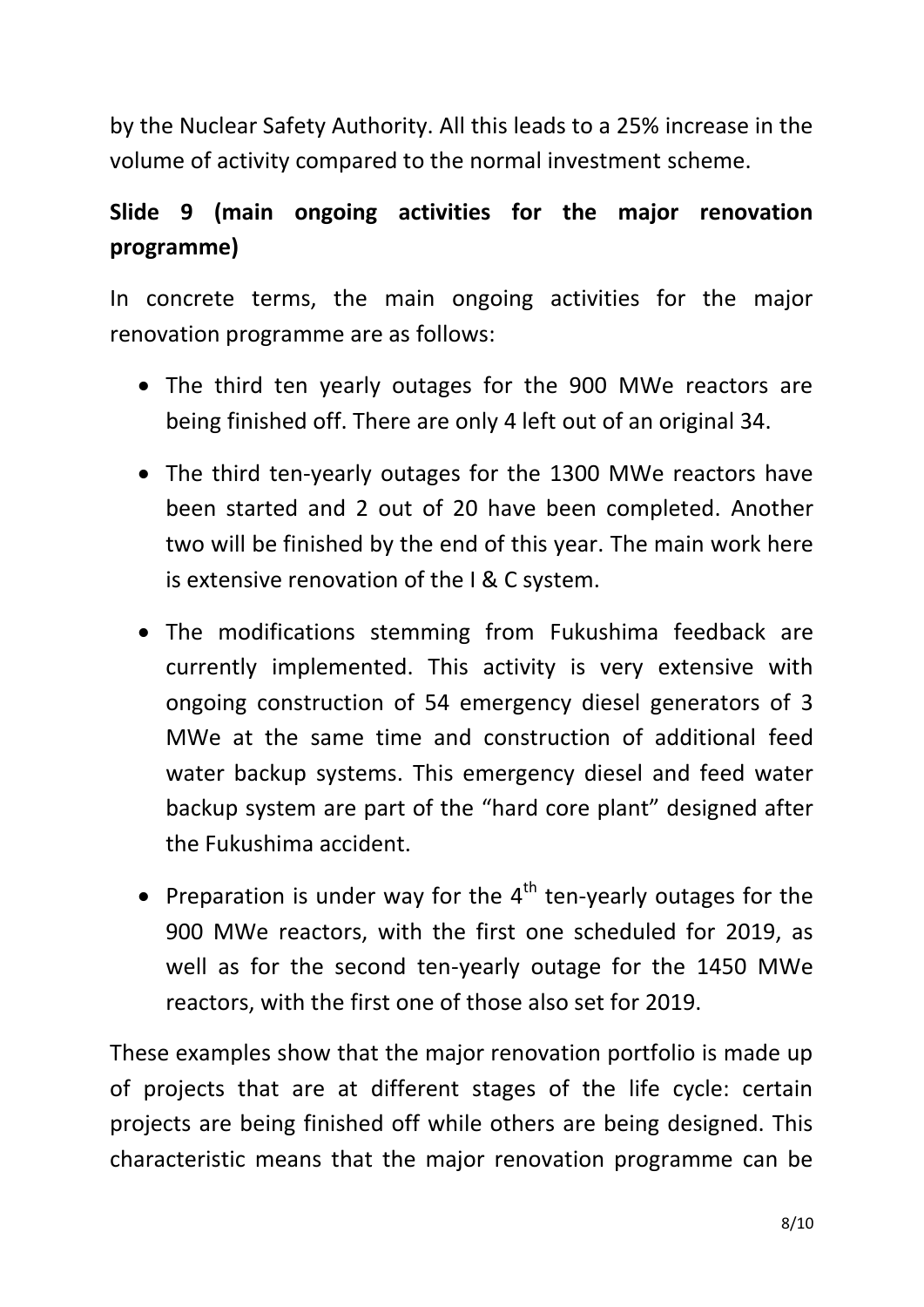adapted according to policy guidelines set for France's future energy mix - that is, the amount of nuclear generation - since investment decisions are taken independently for every project, and even for every reactor.

### **Slide 10 (Schedule and budget – conclusion)**

The *Grand Carénage* programme resulted from a decision taken by the EDF Chairman in 2015. It comprises two constituent parts: a technical component that I have just described, and a managerial component that seeks to change the way the licensee, the engineering staff and industry contractors interact. The idea is to foster collaborative initiatives between all *Grand Carénage* stakeholders focusing on LTO objectives, generation and safety targets, and on the financial control of projects.

In concrete terms, we are encouraging these stakeholders to work as a team from a much earlier stage. The modifications planned for the fourth set of 10-yearly outages on the 900-MWe reactor fleet have been designed for implementation in accordance with a standardised outage schedule jointly prepared by the engineering staff and the licensee. Their design takes into account challenges encountered in implementation during the outages, whereas in the past, the schedule had to be adjusted to accommodate the modifications. Industrial partners also get involved at a much earlier stage. Their teams are already working on the detailed design phase for the 4th ten-yearly outage at Tricastin NPP, the first scheduled on the 900- MWe reactor fleet, in 2019.

This collaborative effort is essential if all stations are to successfully complete all this work.

In conclusion, I would like to draw your attention to the following 3 points: